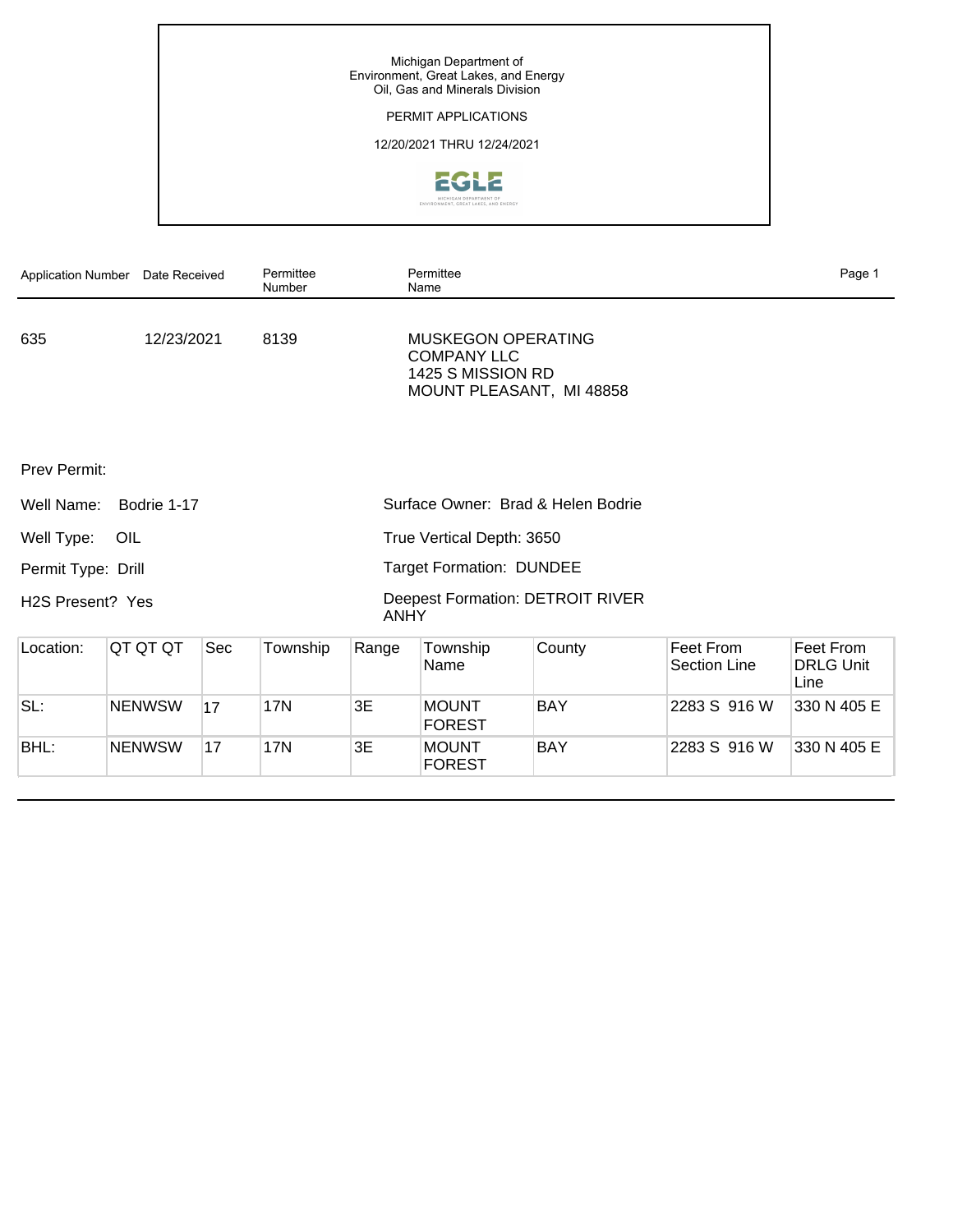# PERMIT APPLICATIONS

# 12/20/2021 THRU 12/24/2021



| <b>Application Number</b>    | Date Received    |     | Permittee<br>Number |              | Permittee<br>Name                                                                                     |                |                                                              | Page 2                                |  |
|------------------------------|------------------|-----|---------------------|--------------|-------------------------------------------------------------------------------------------------------|----------------|--------------------------------------------------------------|---------------------------------------|--|
| 653                          | 12/20/2021       |     | 5320                |              | <b>SAVOY ENERGY LP</b><br>920 HASTINGS STREET, SUITE A<br>PO BOX 1560<br>TRAVERSE CITY, MI 49685-1560 |                |                                                              | 1/2 Mile                              |  |
| <b>Prev Permit:</b>          |                  |     |                     |              |                                                                                                       |                | 21 s<br>x                                                    | 22                                    |  |
| Well Name:                   | Brunner 1-21 HD1 |     |                     | and Marilyn  | Surface Owner: Brunner, Stephen M.                                                                    |                |                                                              |                                       |  |
| Well Type:                   | OIL              |     |                     |              | True Vertical Depth: 3408                                                                             |                |                                                              |                                       |  |
| Permit Type: Drill           |                  |     |                     | <b>RIVER</b> | <b>Target Formation: TRENTON-BLACK</b>                                                                |                |                                                              |                                       |  |
| H <sub>2</sub> S Present? No |                  |     |                     | <b>RIVER</b> | <b>Deepest Formation: TRENTON-BLACK</b>                                                               |                | 240-Acre R303 Drilling unit, E/2<br>SE/4 Sec 21; SW/4 Sec 22 |                                       |  |
| Location:                    | QT QT QT         | Sec | Township            | Range        | Township<br>Name                                                                                      | County         | Feet From<br>Section Line                                    | Feet From<br><b>DRLG Unit</b><br>Line |  |
| SL:                          | <b>NWNESE</b>    |     | 21 4S               | 8W           | <b>ATHENS</b>                                                                                         | <b>CALHOUN</b> | 2340 S 726 E                                                 |                                       |  |
| BHL:                         | <b>NWSESW</b>    |     | 22 4S               | 8W           | <b>ATHENS</b>                                                                                         | <b>CALHOUN</b> | 1312 S 1965 W                                                | 1312 S 674 E                          |  |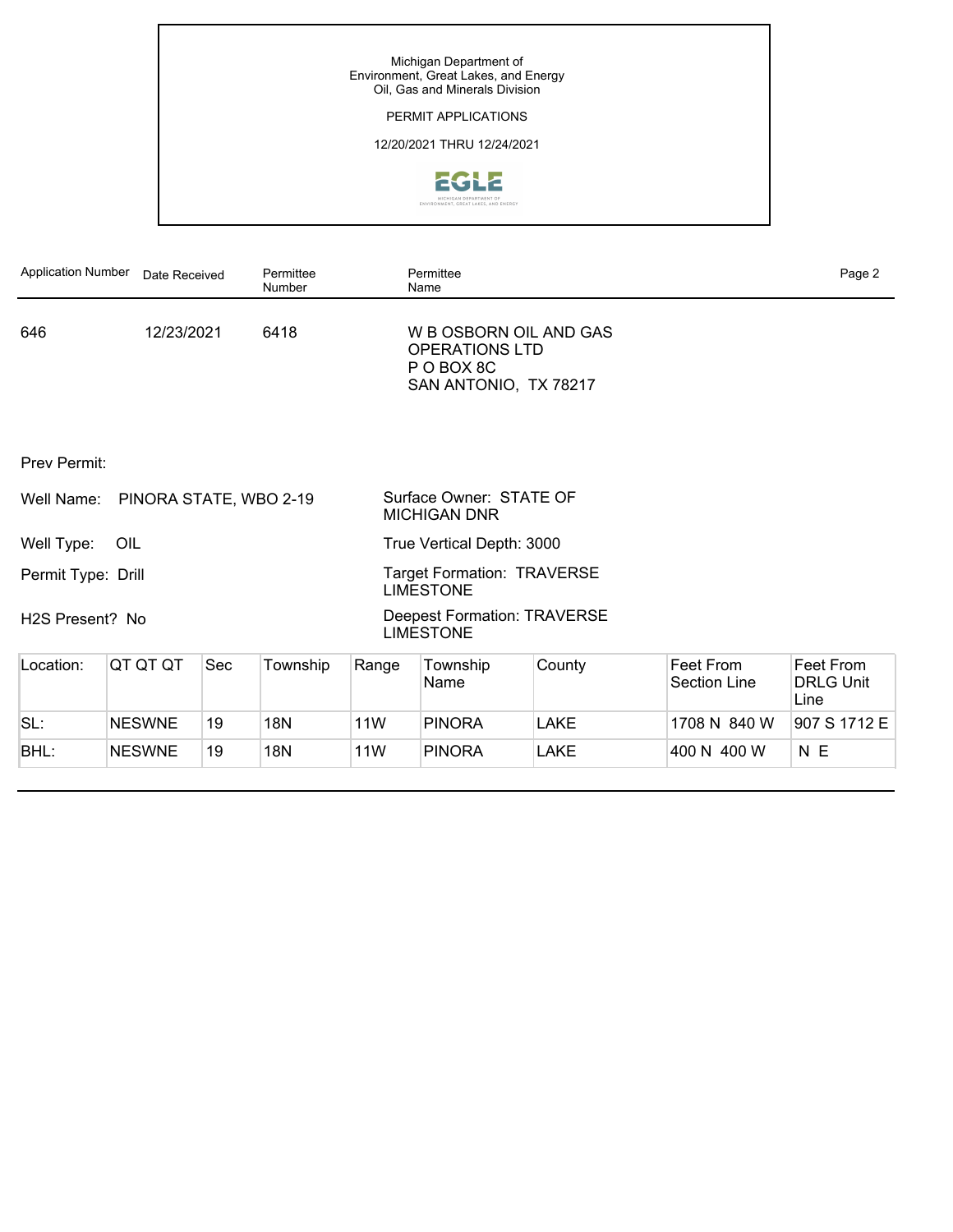## PERMIT APPLICATIONS

### 12/20/2021 THRU 12/24/2021



| Application Number Date Received                                              |               |     | Permittee<br>Name |                                 | Permittee<br>Name                                                                      |                                                          |                                                                                                                                                                                                         | Page 3                                |
|-------------------------------------------------------------------------------|---------------|-----|-------------------|---------------------------------|----------------------------------------------------------------------------------------|----------------------------------------------------------|---------------------------------------------------------------------------------------------------------------------------------------------------------------------------------------------------------|---------------------------------------|
| 654                                                                           | 12/22/2021    |     | 4934              | <b>PO BOX 946</b>               | FEDERATED OIL AND GAS PROPERTIES INC<br>TRAVERSE CITY, MI 49685-0946                   | $\frac{1}{2}$ $\frac{1}{6}$<br>Main<br>Pine<br>Jefferson | Grand<br>Riverside<br>X                                                                                                                                                                                 |                                       |
| Prev Permit:<br>Well Name: SMITH 3-34<br>Well Type: OIL<br>Permit Type: Drill |               |     |                   |                                 | True Vertical Depth: 3720<br><b>Target Formation: DUNDEE</b>                           | Surface Owner: WILLIAM E & DANNA A SMITH                 | Washington<br>$\begin{array}{c}\n\phantom{00} \times \phantom{0} \text{G} \\ \hline\n\text{Sgond} \\ \hline\n\text{H} \text{Qond} \\ \end{array}$<br>cherry<br>River<br>† hiri<br>Fourth<br>6th<br>mloc | 34<br>US 10                           |
| H2S Present? Yes                                                              |               |     |                   |                                 | <b>Deepest Formation: DUNDEE</b>                                                       |                                                          | Gen. Rule 40-acre unit, NW/4 NE/4<br>Sec 34                                                                                                                                                             |                                       |
| Location:                                                                     | QT QT QT      | Sec | Township          | Range                           | Township<br>Name                                                                       | County                                                   | Feet From<br>Section Line                                                                                                                                                                               | Feet From<br><b>DRLG Unit</b><br>Line |
| SL:                                                                           | <b>NENENE</b> | 34  | <b>18N</b>        | 8W                              | <b>OSCEOLA</b>                                                                         | <b>OSCEOLA</b>                                           | 351 N 649 E                                                                                                                                                                                             |                                       |
| BHL:                                                                          | <b>NENWNE</b> | 34  | <b>18N</b>        | 8W                              | <b>OSCEOLA</b>                                                                         | <b>OSCEOLA</b>                                           | 330 N 1655 E                                                                                                                                                                                            | 330 N 330 E                           |
| 655                                                                           | 12/23/2021    |     | 5320              | PO BOX 1560                     | <b>SAVOY ENERGY LP</b><br>920 HASTINGS STREET, SUITE A<br>TRAVERSE CITY, MI 49685-1560 |                                                          | $\bullet$                                                                                                                                                                                               | 6 Mik                                 |
| Prev Permit:                                                                  |               |     |                   |                                 |                                                                                        |                                                          |                                                                                                                                                                                                         | 2                                     |
| Well Name:                                                                    | VanOrder 1-2  |     |                   |                                 |                                                                                        | Surface Owner: VanOrder, David R. and Martha A.          |                                                                                                                                                                                                         |                                       |
|                                                                               |               |     |                   | True Vertical Depth: 4050       |                                                                                        | Otte,                                                    |                                                                                                                                                                                                         |                                       |
| Well Type:                                                                    | OIL           |     |                   | <b>Target Formation: DUNDEE</b> |                                                                                        |                                                          |                                                                                                                                                                                                         |                                       |
| Permit Type: Drill                                                            |               |     |                   | <b>Deepest Formation: LUCAS</b> |                                                                                        |                                                          |                                                                                                                                                                                                         |                                       |

H2S Present? No

Gen. Rule 40-acre unit, NW/4 NE/4 Sec 34

| Location: | IQT QT QT     | Sec            | Township | Range | Township<br>Name | County         | ∣Feet From<br><sup>∖</sup> Section Line⊹ | Feet From<br><b>DRLG Unit</b><br>Line |
|-----------|---------------|----------------|----------|-------|------------------|----------------|------------------------------------------|---------------------------------------|
| SL:       | <b>NENENW</b> | $\overline{2}$ | 17N      | 8W    | EVART            | <b>OSCEOLA</b> | 335N 2115W                               |                                       |
| BHL:      | <b>NENENW</b> | $\overline{2}$ | 17N      | 8W    | <b>EVART</b>     | OSCEOLA        | 335N 2115W                               | 335N 498E                             |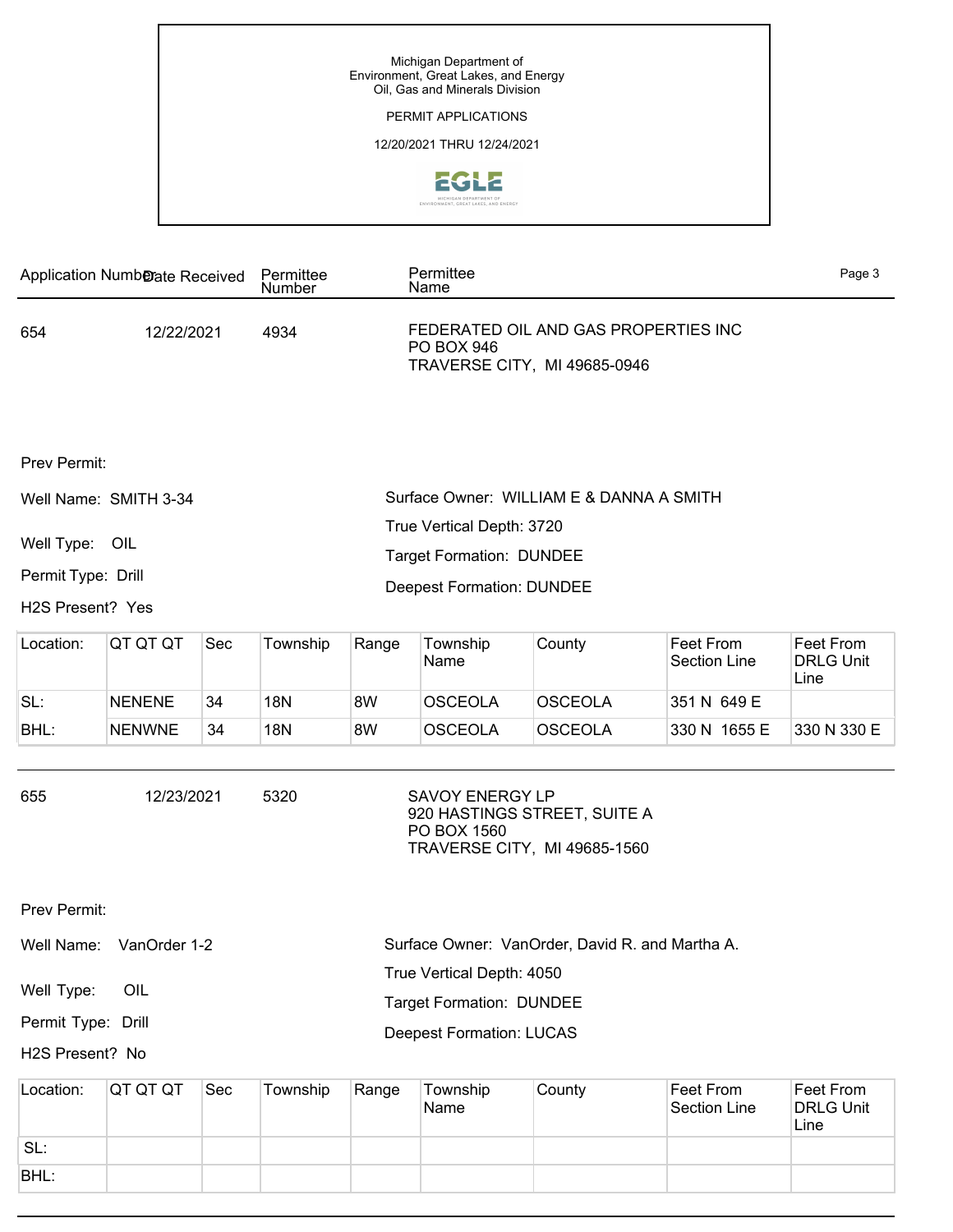# PERMIT APPLICATIONS

# 12/20/2021 THRU 12/24/2021



| <b>Application Number</b>     | Date Received     |     | Permittee<br>Number                       |                                     | Permittee<br>Name                                     |                |                                   |                                               | Page 4                                |
|-------------------------------|-------------------|-----|-------------------------------------------|-------------------------------------|-------------------------------------------------------|----------------|-----------------------------------|-----------------------------------------------|---------------------------------------|
| 657                           | 12/22/2021        |     | 4934                                      | PROPERTIES INC<br><b>PO BOX 946</b> | FEDERATED OIL AND GAS<br>TRAVERSE CITY, MI 49685-0946 |                |                                   | 원화<br>Main<br>Pine<br>Jefferson<br>Washington | Grand<br>Riverside<br>X               |
| <b>Prev Permit:</b>           |                   |     |                                           |                                     |                                                       |                | Cherry<br>$Cee$ dar               | 34<br>$rac{6}{5}$<br>River<br><b>Third</b>    |                                       |
| Well Name:                    | <b>SMITH 4-34</b> |     |                                           |                                     | Surface Owner: WILLIAM E & DONNA                      |                | <b>Liskedon River</b><br>Fourth   |                                               |                                       |
| Well Type:                    | OIL               |     | <b>SMITH</b><br>True Vertical Depth: 3720 |                                     |                                                       |                |                                   | $rac{1}{n}$                                   | US 10                                 |
| Type:<br>Permit               | Drill             |     |                                           |                                     | <b>Target Formation: DUNDEE</b>                       |                | Gen. Rule 40-acre unit, SW/4 NE/4 |                                               |                                       |
| H <sub>2</sub> S Present? Yes |                   |     |                                           |                                     | <b>Deepest Formation: DUNDEE</b>                      |                | Sec 34                            |                                               |                                       |
| Location:                     | QT QT QT          | Sec | Township                                  | Range                               | Township<br>Name                                      | County         |                                   | Feet From<br>Section Line                     | Feet From<br><b>DRLG Unit</b><br>Line |
| SL:                           | <b>SENENE</b>     | 34  | 18N                                       | 8W                                  | <b>OSCEOLA</b>                                        | <b>OSCEOLA</b> |                                   | 131 N 307 E                                   |                                       |
| BHL:                          | <b>NESWNE</b>     | 34  | <b>18N</b>                                | 8W                                  | <b>OSCEOLA</b>                                        | <b>OSCEOLA</b> |                                   | 1650 N 1653 E                                 | 337 N 330 E                           |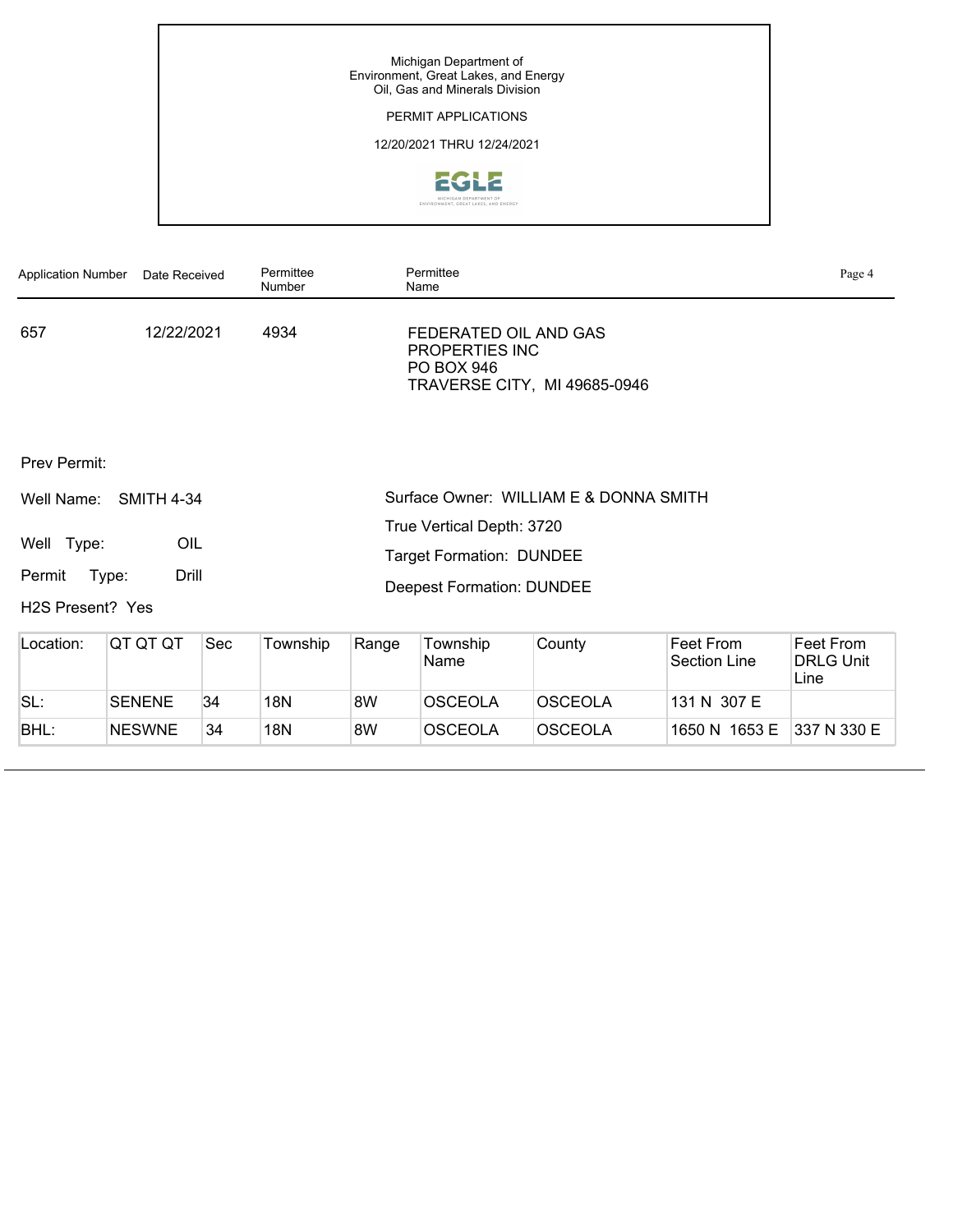|                     |                                 |                     |                                  | Michigan Department of<br><b>PERMIT LIST</b> | Environment, Great Lakes, and Energy<br>Oil, Gas and Minerals Division |                 |                                                                         |                                       |
|---------------------|---------------------------------|---------------------|----------------------------------|----------------------------------------------|------------------------------------------------------------------------|-----------------|-------------------------------------------------------------------------|---------------------------------------|
|                     |                                 |                     |                                  |                                              | 12/20/2021 THRU 12/24/2021                                             |                 |                                                                         |                                       |
|                     |                                 |                     |                                  |                                              | ENVIRONMENT, GREAT LAKES, AND ENERGY                                   |                 |                                                                         |                                       |
| Permit<br>Number    | <b>Issue</b><br>Date            | Permittee<br>Number |                                  | Permittee<br>Name                            |                                                                        |                 | Page 1                                                                  |                                       |
| 61589               | 12/20/2021                      | 7772                | Suite 300                        | 12012 Wickchester<br>Houston, TX 77079       | LAMBDA ENERGY RESOURCES LLC                                            |                 |                                                                         |                                       |
|                     | API Well No: 21-141-62302-00-00 |                     |                                  |                                              |                                                                        |                 |                                                                         |                                       |
| Prev Permit:        |                                 |                     |                                  |                                              |                                                                        |                 |                                                                         |                                       |
|                     | Well Name: FREEL-FLEMMING       |                     |                                  |                                              | Surface Owner: DEERWOOD PROPERTIES LLC                                 |                 |                                                                         |                                       |
| <b>ACRES 1-35</b>   |                                 |                     | True Vertical Depth: 3610FT      |                                              |                                                                        |                 |                                                                         |                                       |
| Well Type: Oil Well |                                 |                     |                                  |                                              | Target Formation: NIAGARAN BROWN                                       |                 |                                                                         |                                       |
| Permit Type: Drill  |                                 |                     |                                  |                                              | Deepest Formation: NIAGARAN GRAY                                       |                 |                                                                         |                                       |
| H2S Present? No     |                                 |                     |                                  |                                              |                                                                        |                 |                                                                         |                                       |
| Location:           | QT QT QT                        | Sec                 | Township                         | Range                                        | Township<br>Name                                                       | County          | Feet From<br><b>Section Line</b>                                        | Feet From<br><b>DRLG Unit</b><br>Line |
| SL:                 | <b>SENENE</b>                   | 35                  | 34N                              | 3E                                           | CASE                                                                   | PRESQUE ISLE    | 661 N 215 E                                                             |                                       |
| BHL:                | <b>SENENE</b>                   | 35                  | 34N                              | 3E                                           | CASE                                                                   | PRESQUE ISLE    | 661 N 215 E                                                             | 657 N 1108 W                          |
| 61590               | 12/21/2021                      | 104                 | TRAVERSE CITY, MI 49684          |                                              | WEST BAY EXPLORATION COMPANY<br>13685 S WEST BAYSHORE DR               |                 |                                                                         |                                       |
|                     | API Well No: 21-073-62010-00-00 |                     |                                  |                                              |                                                                        |                 | P                                                                       |                                       |
| Prev Permit:        |                                 |                     |                                  |                                              |                                                                        | 17              |                                                                         | 16<br>$\mathfrak{P}$                  |
| Well Name:          | WARNER 1-16 HD1                 |                     |                                  |                                              | Surface Owner: Duane & Laurie Warner                                   |                 |                                                                         |                                       |
| Well Type:          | Oil Well                        |                     | True Vertical Depth: 3826FT      |                                              |                                                                        |                 |                                                                         |                                       |
| Permit Type: Drill  |                                 |                     | <b>Target Formation: DUNDEE</b>  |                                              |                                                                        |                 |                                                                         |                                       |
| H2S Present? Yes    |                                 |                     | <b>Deepest Formation: DUNDEE</b> |                                              |                                                                        |                 | 320-Acre R303 Drilling unit, W/2 NE/4<br>Sec 17, NW/4, E/2 NE/4, Sec 16 |                                       |
| Location:           | QT QT QT                        | Sec                 | Township                         | Range                                        | Township<br>Name                                                       | County          | Feet From<br><b>Section Line</b>                                        | Feet From<br><b>DRLG Unit</b><br>Line |
| SL:                 | <b>SWNWNE</b>                   | 16                  | <b>16N</b>                       | 4W                                           | <b>VERNON</b>                                                          | <b>ISABELLA</b> | 726 N 2554 E                                                            |                                       |

 $\mathsf{l}$ 

 $\lceil$ 

BHL: SWNWNW 16 16N 4W VERNON ISABELLA 1305 N 15 W 1297 S 1336 W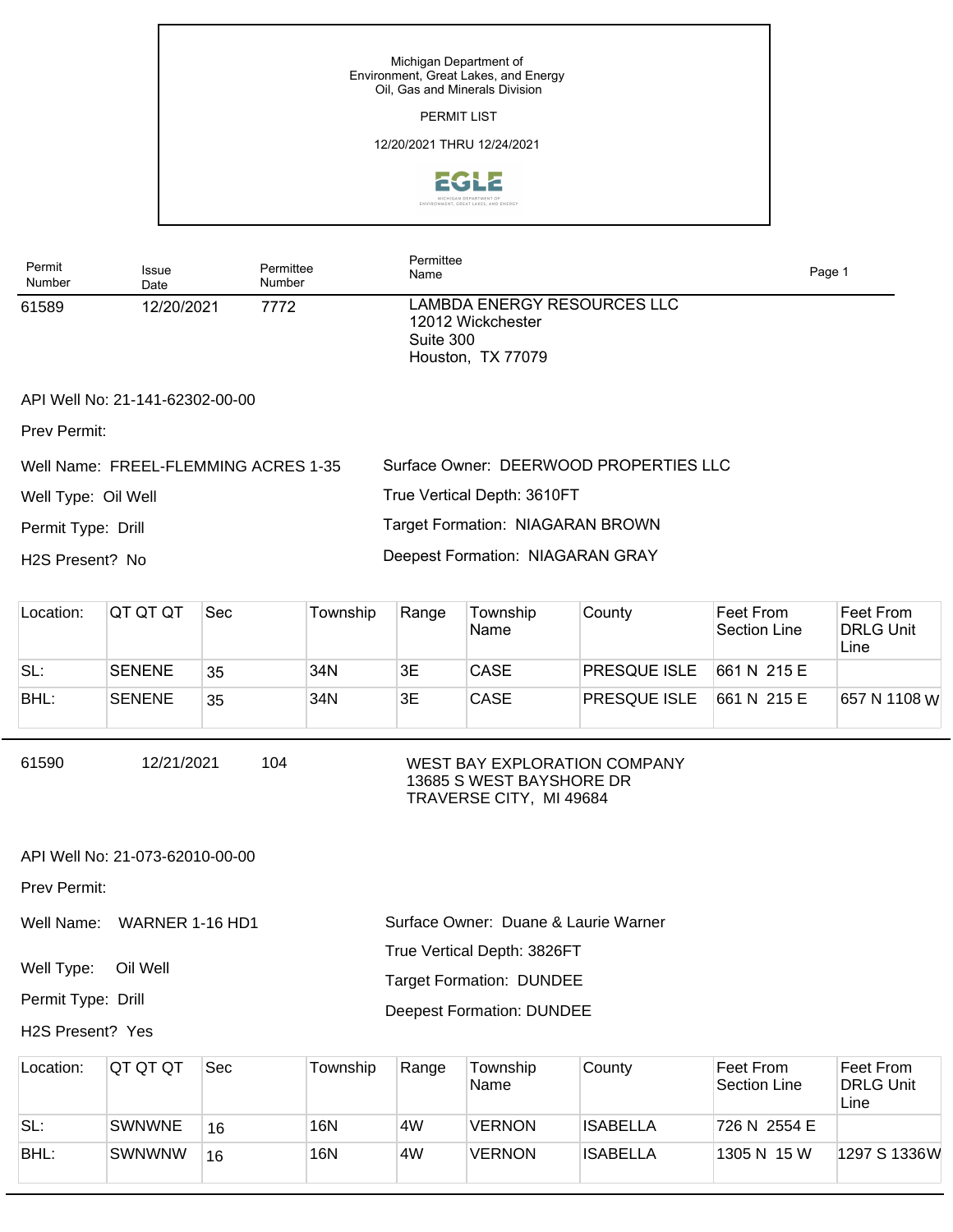Michigan Department of Environment, Great Lakes, and Energy Oil, Gas and Minerals Division PERMIT LIST 12/20/2021 THRU 12/24/2021 EGLE 

| Permit Number                                                       | <b>Issue Date</b>                                                                  | Permittee<br>Number                    |          | Permittee<br>Name                |                                                                                                                                                                                              |                  |                                                                                                                                                                                     | Page 2                                |
|---------------------------------------------------------------------|------------------------------------------------------------------------------------|----------------------------------------|----------|----------------------------------|----------------------------------------------------------------------------------------------------------------------------------------------------------------------------------------------|------------------|-------------------------------------------------------------------------------------------------------------------------------------------------------------------------------------|---------------------------------------|
| 61591<br>Prev Permit: 61567<br>Well Name:<br>19-1 HD1<br>Well Type: | 12/22/2021<br>API Well No: 21-077-62033-01-00<br>Oil Well<br>Permit Type: Re-entry | 6498<br><b>KEYSTONE UNLIMITED, LLC</b> |          | CAMPAU, NW<br>Formation: TRENTON | WOLVERINE GAS AND OIL<br><b>COMPANY OF MICHIGAN LLC</b><br>ONE RIVERFRONT PLAZA 55<br>GRAND RAPIDS, MI 49503<br>Surface Owner: Keystone Unlimited, LLC<br>True Vertical Depth: 3377FT Target |                  | TO3SROPW<br>Norscott<br>$\begin{array}{r} \frac{5}{3} \text{m} \text{ i} \frac{3}{3} \text{ m} \frac{3}{3} \\ -\frac{10}{3} \text{ m} \frac{1}{3} \text{ R} \end{array}$<br>19<br>Δ | OR<br>$\mathbf{x}$                    |
| H <sub>2</sub> S Present? Yes                                       |                                                                                    |                                        |          |                                  | <b>Deepest Formation: TRENTON</b>                                                                                                                                                            | Sec 19           | 80-acre R303 drilling unit; W/2 SE/4                                                                                                                                                |                                       |
| Location:                                                           | QT QT QT                                                                           | <b>Sec</b>                             | Township | Range                            | Township<br>Name                                                                                                                                                                             | County           | Feet From<br>Section Line                                                                                                                                                           | Feet From<br><b>DRLG Unit</b><br>Line |
| SL:                                                                 | 3S<br><b>SENWSE</b><br>19                                                          |                                        |          | <b>CLIMAX</b><br>9W              |                                                                                                                                                                                              | <b>KALAMAZOO</b> | 1663 S 1548 E                                                                                                                                                                       |                                       |
| BHL:                                                                | <b>SWSWSE</b>                                                                      | 19                                     | 3S       | 9W                               | <b>CLIMAX</b>                                                                                                                                                                                | <b>KALAMAZOO</b> | 436 S 2103 E                                                                                                                                                                        | 436 S 537 W                           |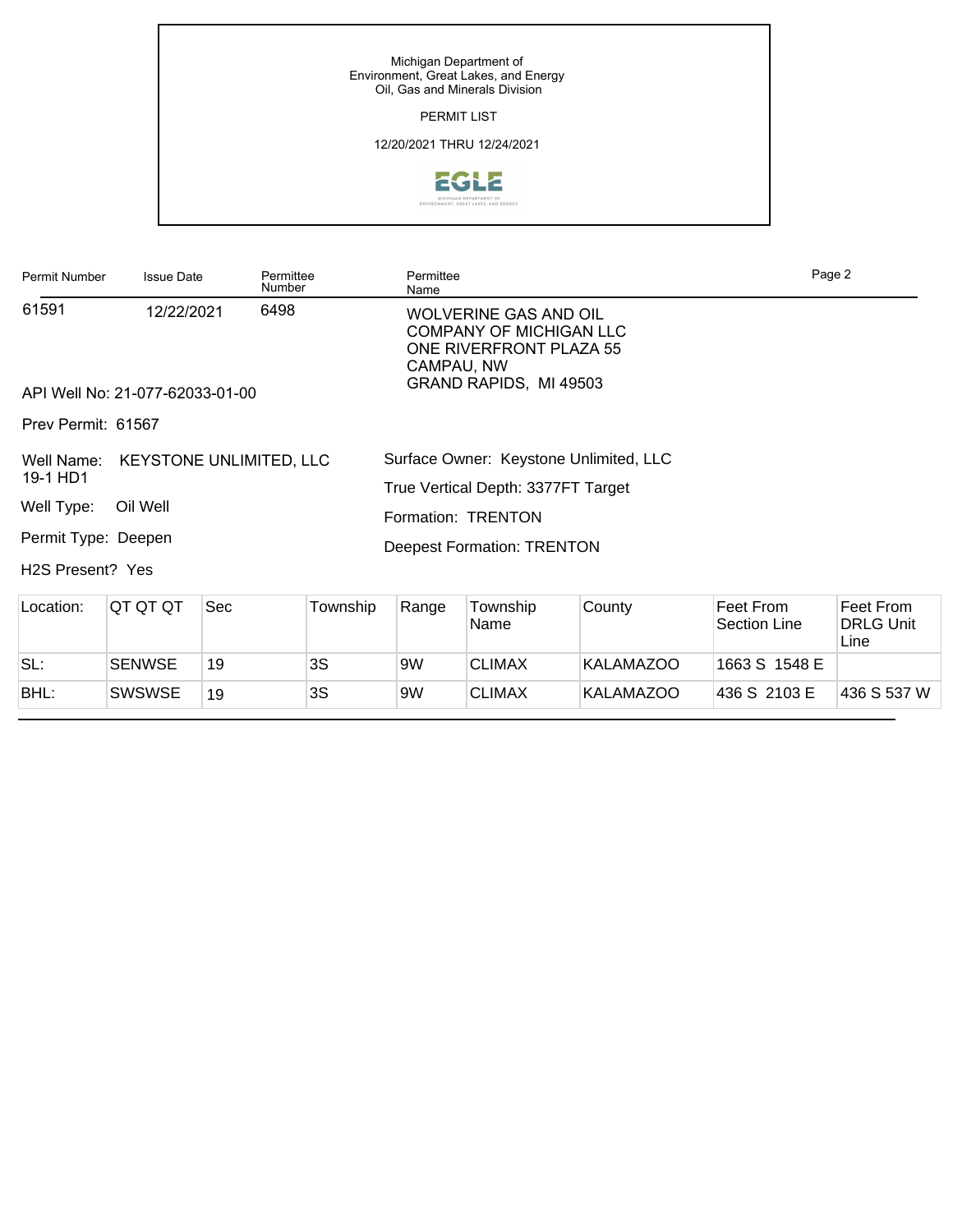# UPDATED PERMITS

### 12/20/2021 THRU 12/24/2021



Permit Number Permittee Number Permittee nde and the second state of the second state of the second state of the second state of the Page 1 and the second state  $\mathbb{P}$ 

#### **PLUGGING INSTRUCTIONS ISSUED:**

61556 104

WEST BAY EXPLORATION COMPANY 13685 S WEST BAYSHORE DR TRAVERSE CITY, MI 49684

API Well Number: 21-035-62017-00-00

Well Name: STATE REDDING 1-20

Plug Inst. Issue Date: 12/21/2021

| Location | ΙΟΤ ΟΤ ΟΤ     | l Sec lTownship | Range | Township Name | County        | Feet From<br>Section Line | <b>IFeet From DRLG</b><br>Unit |
|----------|---------------|-----------------|-------|---------------|---------------|---------------------------|--------------------------------|
| ISL:     | INWNWSE       | 20 <b>19N</b>   | l6W   | l REDDING     | <b>ICLARE</b> | 1995 S 2077 E             | 1330 N 526 E                   |
| IBHL:    | <b>NWNWSE</b> | 20119N          | l6W   | l REDDING     | ICLARE        | 1995 S 2077 E             | 1330 N 526 E                   |

Comment: App to P&A expires on 12/21/2022

61560 8139

MUSKEGON OPERATING COMPANY LLC 1425 S MISSION RD MOUNT PLEASANT, MI 48858

API Well Number: 21-011-62008-00-00

Well Name: ROHDE 1-1

Plug Inst. Issue Date: 12/21/2021

| Location | ΙΟΤ ΟΤ ΟΤ | <b>Sec Township</b> | 'Range          | Township Name | County  | Feet From<br>Section Line | IFeet From DRLG I<br>Unit |
|----------|-----------|---------------------|-----------------|---------------|---------|---------------------------|---------------------------|
| ISL:     | INENENE   | <b>20N</b>          | I <sub>5E</sub> | l MASON       | IARENAC | 330 N 660 E               | 1330 N 660 E              |
| IBHL:    | INENENE   | <b>20N</b>          | I <sub>5E</sub> | l MASON       | IARENAC | 330 N 660 E               | 1330 N 660 E              |

Comment: App to P&A expires on 3/21/22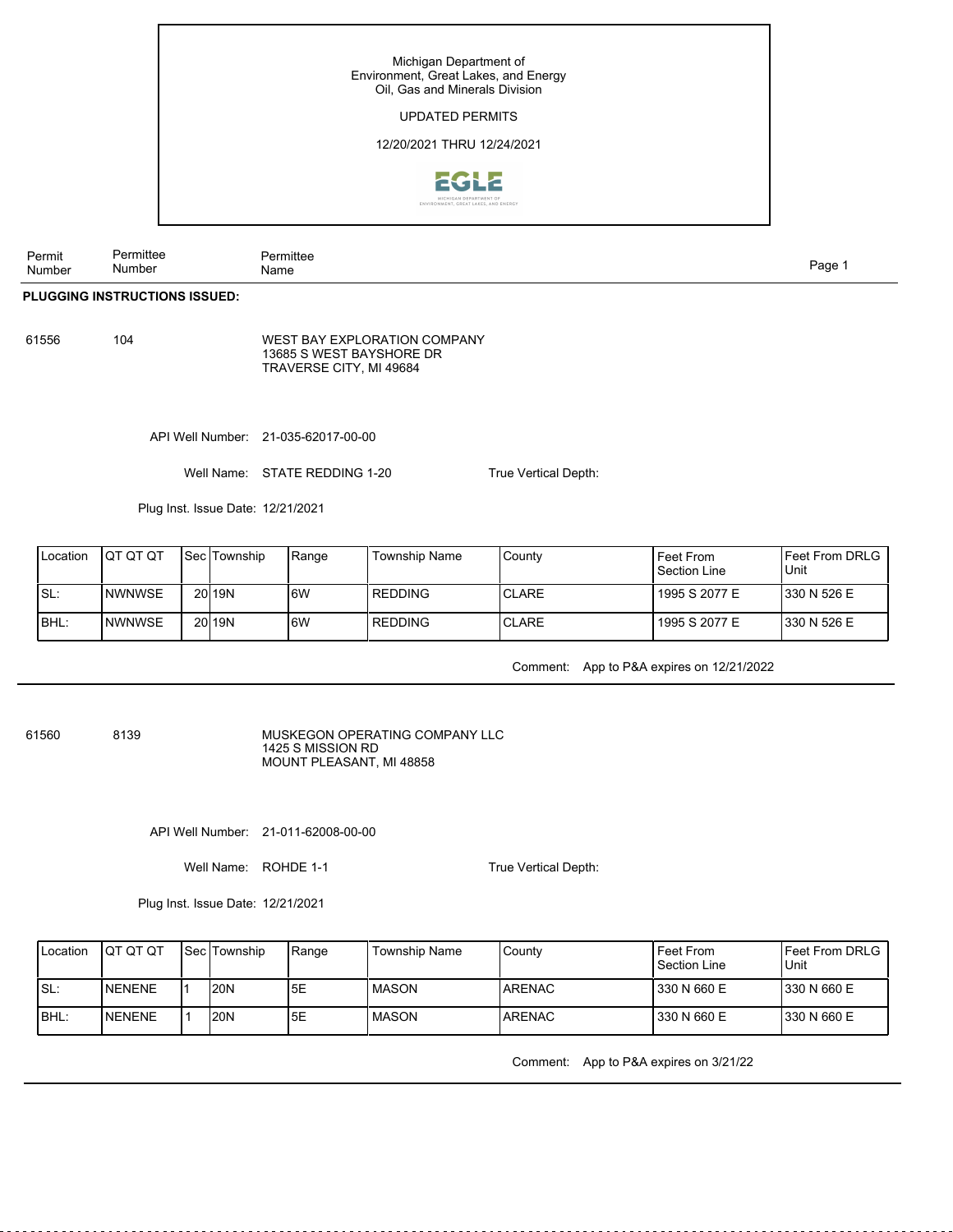# UPDATED PERMITS

### 12/20/2021 THRU 12/24/2021



| Permit<br>Number                           | Permittee<br>Number | Permittee<br>Name | Page $\angle$ |  |  |  |
|--------------------------------------------|---------------------|-------------------|---------------|--|--|--|
| <b>APPLICATIONS TO CHANGE WELL STATUS:</b> |                     |                   |               |  |  |  |

50840 6361

RIVERSIDE ENERGY MICHIGAN LLC 10691 EAST CARTER ROAD SUITE 201 TRAVERSE CITY, MI 49684

API Well Number: 21-137-50840-00-00

Well Name: STATE HAYES & LONE PINE B2-13

Approval Date: 1/7/2021

| <b>I</b> Location | <b>IQT QT QT</b> |     | l Sec lTownship | <b>I</b> Range | <b>Township Name</b> | County  | Feet From<br>Section Line | IFeet From DRLG I<br>Unit |
|-------------------|------------------|-----|-----------------|----------------|----------------------|---------|---------------------------|---------------------------|
| ISL:              | <b>INESENW</b>   | 113 | <b>I30N</b>     | l4W            | HAYES                | IOTSEGO | 990 S 330 E               | 1990 S 330 E              |
| BHL:              | <b>NESENW</b>    | 13  | I30N            | 14W            | <b>HAYES</b>         | IOTSEGO | 990 S 330 E               | 1990 S 330 E              |

Proposed Rework: Temporarily Abandoned Comment: ACOWS for TA and App to P&A expires on 1/7/22

50840 6361

RIVERSIDE ENERGY MICHIGAN LLC 10691 EAST CARTER ROAD SUITE 201 TRAVERSE CITY, MI 49684

API Well Number: 21-137-50840-01-00

Well Name: STATE HAYES & LONE PINE B2-13 HD1

True Vertical Depth: 1401

Approval Date: 1/7/2021

| <b>I</b> Location | <b>IQT QT QT</b> |    | <b>Sec Township</b> | <b>!Range</b> | <b>Township Name</b> | l Countv       | Feet From<br>Section Line | Feet From DRLG<br>Unit |
|-------------------|------------------|----|---------------------|---------------|----------------------|----------------|---------------------------|------------------------|
| ISL:              | INESENW          | 13 | <b>I</b> 30N        | l4W           | <b>HAYES</b>         | IOTSEGO        | l 990 S 330 E             |                        |
| IBHL:             | <b>INESENE</b>   | 13 | <b>30N</b>          | l4W           | <b>HAYES</b>         | <b>IOTSEGO</b> | 1725 N 334 E              | 1358 N 334 E           |

Temporarily Abandoned

Proposed Rework: Temporarily Abandoned Comment: ACOWS for TA and App to P&A expires on 1/7/22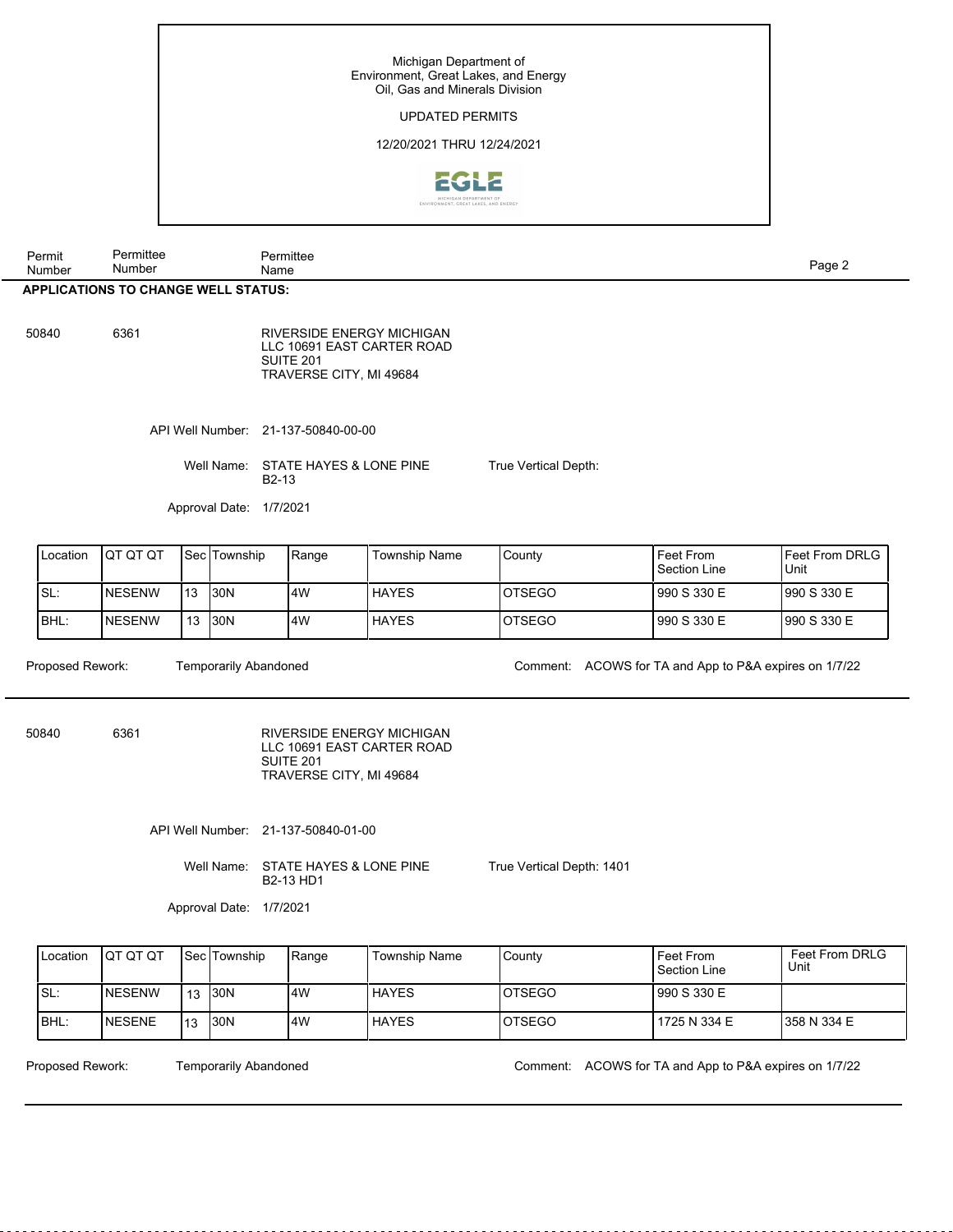# UPDATED PERMITS

### 12/20/2021 THRU 12/24/2021



Permit Number Permittee Number

50840 6361

RIVERSIDE ENERGY MICHIGAN LLC 10691 EAST CARTER ROAD SUITE 201 TRAVERSE CITY, MI 49684

API Well Number: 21-137-50840-02-00

Permittee Name

Well Name: STATE HAYES & LONE PINE B2-13 HD2 True Vertical Depth: 1327

Approval Date: 1/7/2021

| <b>I</b> Location                         | <b>IQT QT QT</b> |     | l Sec lTownship | Range | <b>Township Name</b> | County   | Feet From<br>Section Line                     | <b>IFeet From DRLG</b><br>l Unit |
|-------------------------------------------|------------------|-----|-----------------|-------|----------------------|----------|-----------------------------------------------|----------------------------------|
| ISL:                                      | <b>INESENW</b>   | l13 | 130N            | l4W   | <b>HAYES</b>         | IOTSEGO  | l 990 S 330 E                                 | 990 S 330 E                      |
| ISL:                                      | <b>INESENW</b>   | 113 | 130N            | l4W   | <b>HAYES</b>         | IOTSEGO  | l 990 S 330 E                                 | 990 S 330 E                      |
| Proposed Rework:<br>Temporarily Abandoned |                  |     |                 |       |                      | Comment: | ACOWS for TA and App to P&A expires on 1/7/22 |                                  |

50840 6361

RIVERSIDE ENERGY MICHIGAN LLC 10691 EAST CARTER ROAD SUITE 201 TRAVERSE CITY, MI 49684

API Well Number: 21-137-50840-03-00

Well Name: STATE HAYES & LONE PINE B2-13 HD3 True Vertical Depth: 1347

Approval Date: 1/7/2021

| Location | <b>IQT QT QT</b> |     | <b>I</b> Sec <i>Township</i> | Range | Township Name | County        | <b>Feet From</b><br>Section Line | <b>IFeet From DRLG</b><br>Unit |
|----------|------------------|-----|------------------------------|-------|---------------|---------------|----------------------------------|--------------------------------|
| !SL∶     | <b>INESENW</b>   | 113 | 130N                         | 4W    | <b>HAYES</b>  | <b>OTSEGO</b> | 990 S 330 E                      |                                |

Temporarily Abandoned

Proposed Rework: Temporarily Abandoned Comment: ACOWS for TA and App to P&A expires on 1/7/22

Page 3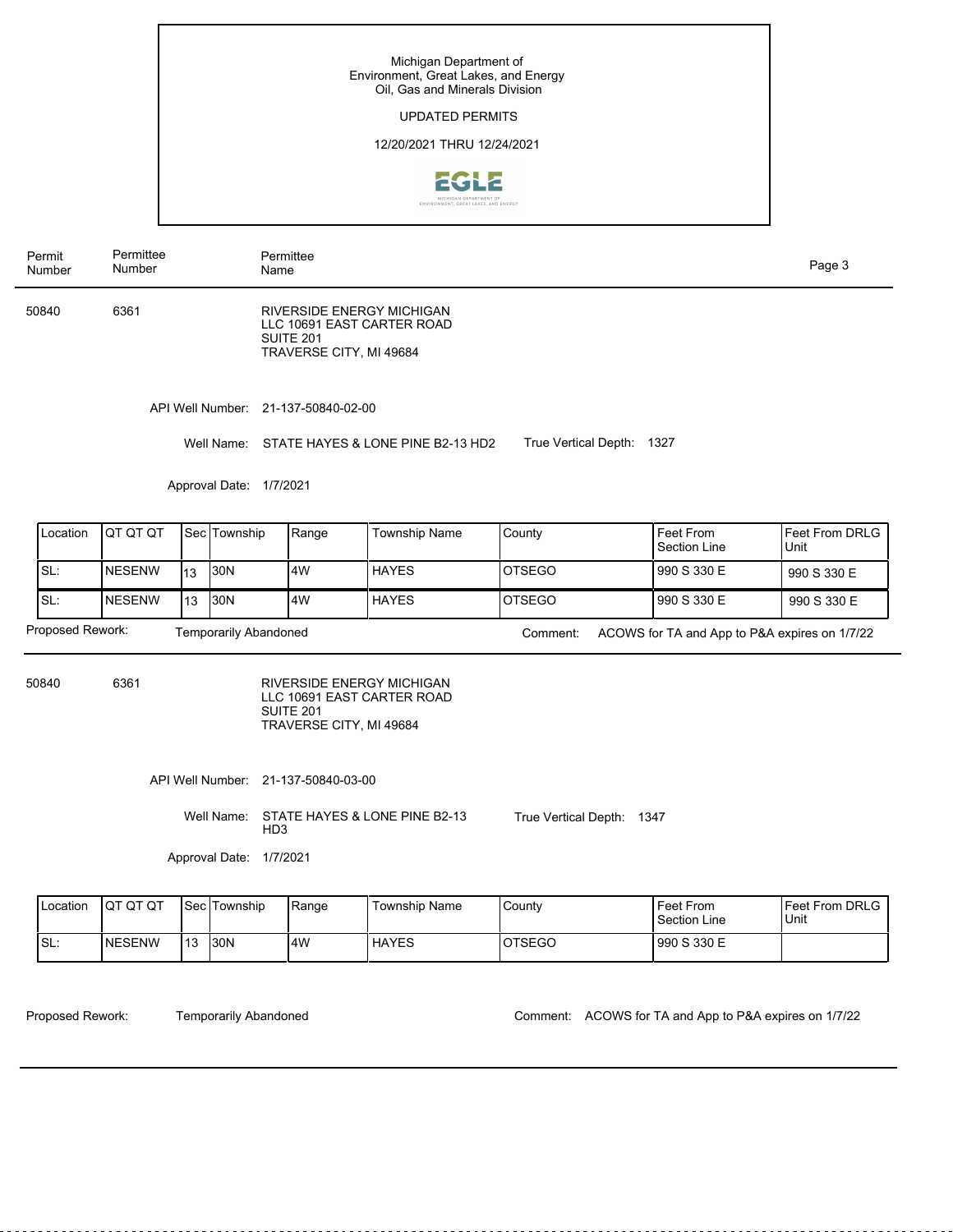### UPDATED PERMITS

### 12/20/2021 THRU 12/24/2021



| Permit | Number | Permittee<br>Number | Permittee<br>Name                                                               | Page 4 |
|--------|--------|---------------------|---------------------------------------------------------------------------------|--------|
| 8941   |        | 8139                | MUSKEGON OPERATING COMPANY LLC<br>1425 S MISSION RD<br>MOUNT PLEASANT, MI 48858 |        |
|        |        |                     | API Well Number: 21-017-08941-00-00                                             |        |

Well Name: PORTER 1

Approval Date: 12/20/2021

| Location | <b>IQT QT QT</b> | <b>Sec Township</b> | Range | <b>Township Name</b> | County | Feet From<br>Section Line | IFeet From DRLG I<br>Unit |
|----------|------------------|---------------------|-------|----------------------|--------|---------------------------|---------------------------|
| ISL:     | <b>INWSESE</b>   | 2114N               | 4E    | <b>MONITOR</b>       | IBAY   | 1270 S 940 E              | 1366 S 366 W              |
| IBHL:    | INWSESE          | 2114N               | 4E    | <b>MONITOR</b>       | IBAY   |                           |                           |

ACOWS to Continue Drilling - Straight Hole

Proposed Rework: ACOWS to Continue Drilling - Straight Hole Comment: ACOWS to continue drilling to deepen and recomplete within the Dundee expires on 12/20/2022